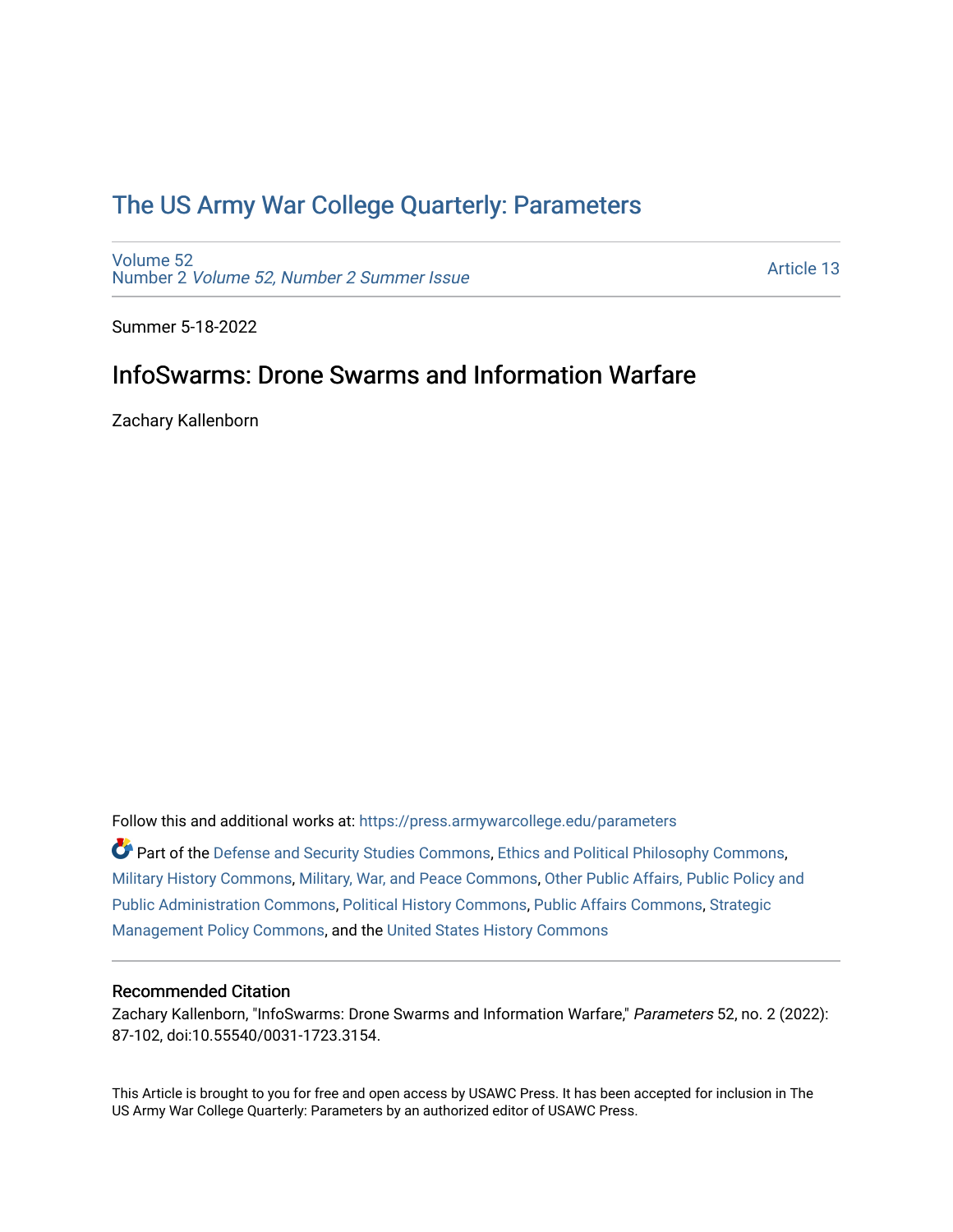# **InfoSwarms: Drone Swarms and Information Warfare**

Zachary Kallenborn ©2022 Zachary Kallenborn

ABSTRACT: Drone swarms, which can be used at sea, on land, in the air, and even in space, are fundamentally information-dependent weapons. No study to date has examined drone swarms in the context of information warfare writ large. This article explores the dependence of these swarms on information and the resultant connections with areas of information warfare—electronic, cyber, space, and psychological—drawing on open-source research and qualitative reasoning. Overall, the article offers insights into how this important emerging technology fits into the broader defense ecosystem and outlines practical approaches to strengthening related information warfare capabilities.

**Keywords: information warfare, drone swarms, unmanned systems, cyberwarfare, electronic warfare**

From the swarms are here.<sup>1</sup> In Israel's 2021 conflict with Gaza, the country's military became the first to deploy a drone swarm in combat. During the ongoing conflict between Russia and Ukraine, Russia deployed the Kalas rone swarms are here.<sup>1</sup> In Israel's 2021 conflict with Gaza, the country's military became the first to deploy a drone swarm in combat. During the ongoing conflict between Russia and Ukraine, Russia deployed the of swarming.2 Russia also possesses a yet-to-be-deployed Lancet-3 munition with the potential capability to create aerial minefields to target drones and other aircraft.

The United States and its allies and adversaries are pursuing collaborative drone-swarm technology. This pursuit is no surprise. Drone swarms have applications for every military service across every area of conflict, from infantry support and logistics to nuclear deterrence.3 Military leaders across the Joint force must consider how drone swarms relate to existing capabilities and forms of warfare as the technology matures and enters the battlefield. These ideas should inform future concepts, acquisition decisions, exercises, training, plans, and operations to account for friendly and adversarial use. This article examines one aspect of a larger challenge: drone swarms and information warfare.

<sup>1.</sup> Sebastien Roblin, "Russian Drone Swarm Technology Promises Aerial Minefield Capabilities," *National Interest* (website), December 30, 2021, [https://nationalinterest.org/blog/reboot/russian-drone-swarm](https://nationalinterest.org/blog/reboot/russian-drone-swarm -technology-promises-aerial-minefield-capabilities-198640) [-technology-promises-aerial-minefield-capabilities-198640](https://nationalinterest.org/blog/reboot/russian-drone-swarm -technology-promises-aerial-minefield-capabilities-198640).

<sup>2.</sup> "ZALA Aero Company Successfully Tests KUB-BLA Kamikaze Drone," Air Recognition (website), November 12, 2021, [https://www.airrecognition.com/index.php/news/defense-aviation-news/2021/november](https://www.airrecognition.com/index.php/news/defense-aviation-news/2021/november/7857-zala-aero-company-successfully-tests-kub-bla-kamikaze-drone.html) [/7857-zala-aero-company-successfully-tests-kub-bla-kamikaze-drone.html;](https://www.airrecognition.com/index.php/news/defense-aviation-news/2021/november/7857-zala-aero-company-successfully-tests-kub-bla-kamikaze-drone.html) and Will Knight, "Russia's Killer Drone in Ukraine Raises Fears about AI in Warfare," *Wired* (website), March 17, 2022, [https://www.wired.com](https://www.wired.com/story/ai-drones-russia-ukraine/) [/story/ai-drones-russia-ukraine/.](https://www.wired.com/story/ai-drones-russia-ukraine/)

<sup>3.</sup> Zachary Kallenborn and Philipp C. Bleek, "Swarming Destruction: Drone Swarms and Chemical, Biological, Radiological, and Nuclear Weapons," *Nonproliferation Review* 25, no. 5-6 (2019): 523–43.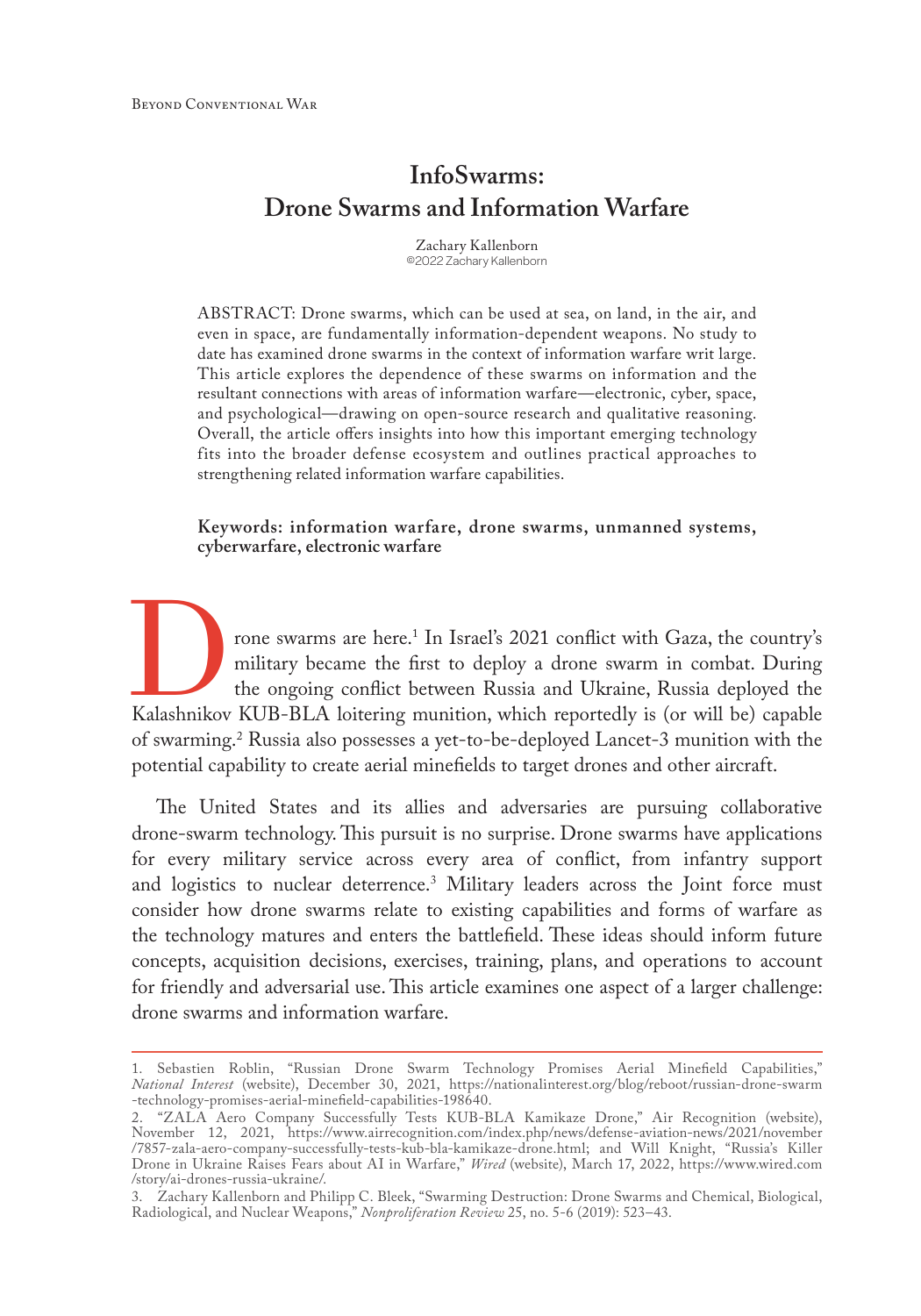Although drone swarms may operate on land, at sea, in the air, and even in space, they are fundamentally information-dependent weapons. The common denominator of every swarm is the need to maintain stable communication links between drones and ensure information is processed efficiently and appropriately. Indeed, swarms are "multiple unmanned systems capable of coordinating their actions to accomplish shared objectives."4 Many of the unique strengths of swarming also derive from information sharing.

The advantages of drone swarms stem from three key areas: swarm size, customization, and diversity.5 Each area depends on effective information management. Larger swarms with more sensors and munitions are more capable and can enable mass attacks; however, the swarm must handle inputs from more drones. Flexible swarms add or remove drones to meet commander needs, may break into smaller groups to attack from multiple directions or strike different targets, and handle changes to information inputs as drones are added or removed. Diverse swarms can incorporate different types of munitions and sensors and allow closely integrated, multidomain strikes, add new types of information sources, and create coordination challenges when the drones move at different speeds with different environmental risks. Information failure means risk of collision and loss of capability.

These capabilities enable novel tactics supported by information sharing. As Paul Scharre writes, "Swarming will be a more effective, dynamic, and responsive organizational paradigm for combat."6 Swarms can concentrate fire on targets or disperse and reform to counterattack. Achieving these feats requires high levels of stable communication.<sup>7</sup>

Support technologies depend on information as well. Machine vision—the ability of machines to see—requires a high volume of data to train the algorithms. Sensor drones use these algorithms to collect and share information on adversarial defenses, possible targets, and environmental hazards.8 Like individual drones, the swarm as a whole or the external control systems must process the high volume of information collected in the field. Processing speeds affect the swarm's battlefield value because slower algorithm speeds mean slower decision making.<sup>9</sup> Although

<sup>4.</sup> Kallenborn and Bleek, "Swarming Destruction."

<sup>5.</sup> Zachary Kallenborn, "The Era of the Drone Swarm Is Coming, and We Need to Be Ready for It," Modern War Institute at West Point (website), October 25, 2018, [https://mwi.usma.edu/era-drone-swarm](https://mwi.usma.edu/era-drone-swarm-coming-need-ready/) [-coming-need-ready/](https://mwi.usma.edu/era-drone-swarm-coming-need-ready/).

<sup>6.</sup> Paul Scharre, "How Swarming Will Change Warfare," *Bulletin of the Atomic Scientists* (website), October 22, 2018, [https://thebulletin.org/2018/11/how-swarming-will-change-warfare/.](https://thebulletin.org/2018/11/how-swarming-will-change-warfare/)

<sup>7.</sup> Scharre, "Swarming Will Change Warfare."

<sup>8.</sup> Zachary Kallenborn, "Swarm Talk: Understanding Drone Typology," Modern War Institute at West Point (website), December 10, 2021, [https://mwi.usma.edu/swarm-talk-understanding-drone-typology/.](https://mwi.usma.edu/swarm-talk-understanding-drone-typology/)

<sup>9.</sup> Paul Scharre, "Counter-Swarm: A Guide to Defeating Robotic Swarms," War on the Rocks (website), March 31, 2015, [https://warontherocks.com/2015/03/counter-swarm-a-guide-to-defeating-robotic-swarms/.](https://warontherocks.com/2015/03/counter-swarm-a-guide-to-defeating-robotic-swarms/)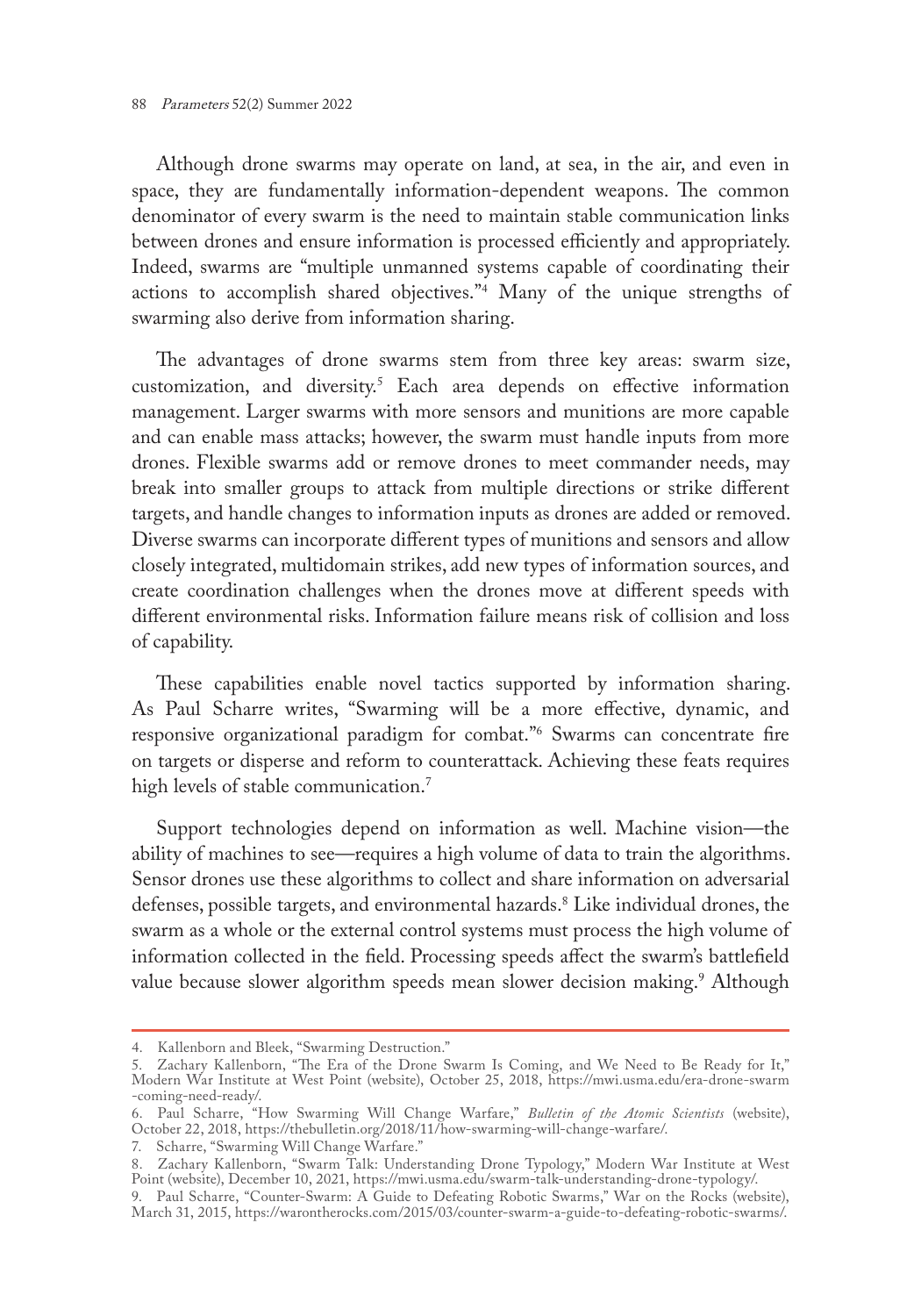a swarm may not incorporate machine vision, human controllers will face similar challenges as the swarm scales in size.

Information dependence means drone swarms must be considered in the context of information warfare. According to the Congressional Research Service, the US government does not have an official definition for information warfare. Practitioners typically define information warfare as "strategy for the use and management of information to pursue a competitive advantage, including both offensive and defensive operations."10 This strategy includes electronic warfare, elements of cyberwarfare, and psychological warfare. Space warfare is included here because position, navigation, timing information, and satellite-based communication are critical information sources for unmanned systems.<sup>11</sup>

Of course, noting the information dependence does not mean actors will successfully recognize or exploit this dependency. Although the Russian military has long recognized the importance of electronic warfare in countering drones, the military appears to have struggled in implementing this knowledge during the Ukraine conflict. For example, video released on social media seems to show Ukrainian drones in close proximity to Russian vehicles with no Russian electronic-warfare protection.<sup>12</sup> The Russian military and others may also struggle to implement this knowledge in the cyber, space, and psychological warfare domains.

This article examines the relationship of drone swarms to the four dimensions of information warfare (electronic, cyber, space, and psychological) and explores artificial intelligence (AI) and robotics, which support the other areas and affect drone-swarm information-warfare vulnerabilities. Policy recommendations conclude the article.

### **Electronic Warfare**

In the Center for the Study of the Drone at Bard College's review of counterdrone systems, electronic jamming was the most popular counterdrone interdiction system.13 This popularity is no surprise; electronic jamming represents a potentially cheap, reusable approach to defeating drones, swarming or not. Humans must provide drones with mission parameters, firing decisions, and, sometimes, physical control. Interrupting control and information sharing within

<sup>10.</sup> Catherine A. Theohary, *Defense Primer: Information Operations*, IF10771 (Washington, DC: Congressional Research Service, December 2020).

<sup>11.</sup> Theohary, *Defense Primer*.

<sup>12.</sup> Samuel Bendett (@SamBendett), "If these are indeed Ukrainian drones in such a close proximity to Russian vehicles, where is the Russian counter-UAV and EW protection?," Twitter, March 19, 2022, 8:54 AM, [https://twitter.com/SamBendett/status/1505165776814288897.](https://twitter.com/SamBendett/status/1505165776814288897)

<sup>13.</sup> Arthur Holland Michel, *Counter-Drone Systems* (Annandale-on-Hudson, NY: Center for the Study of the Drone, February 2018).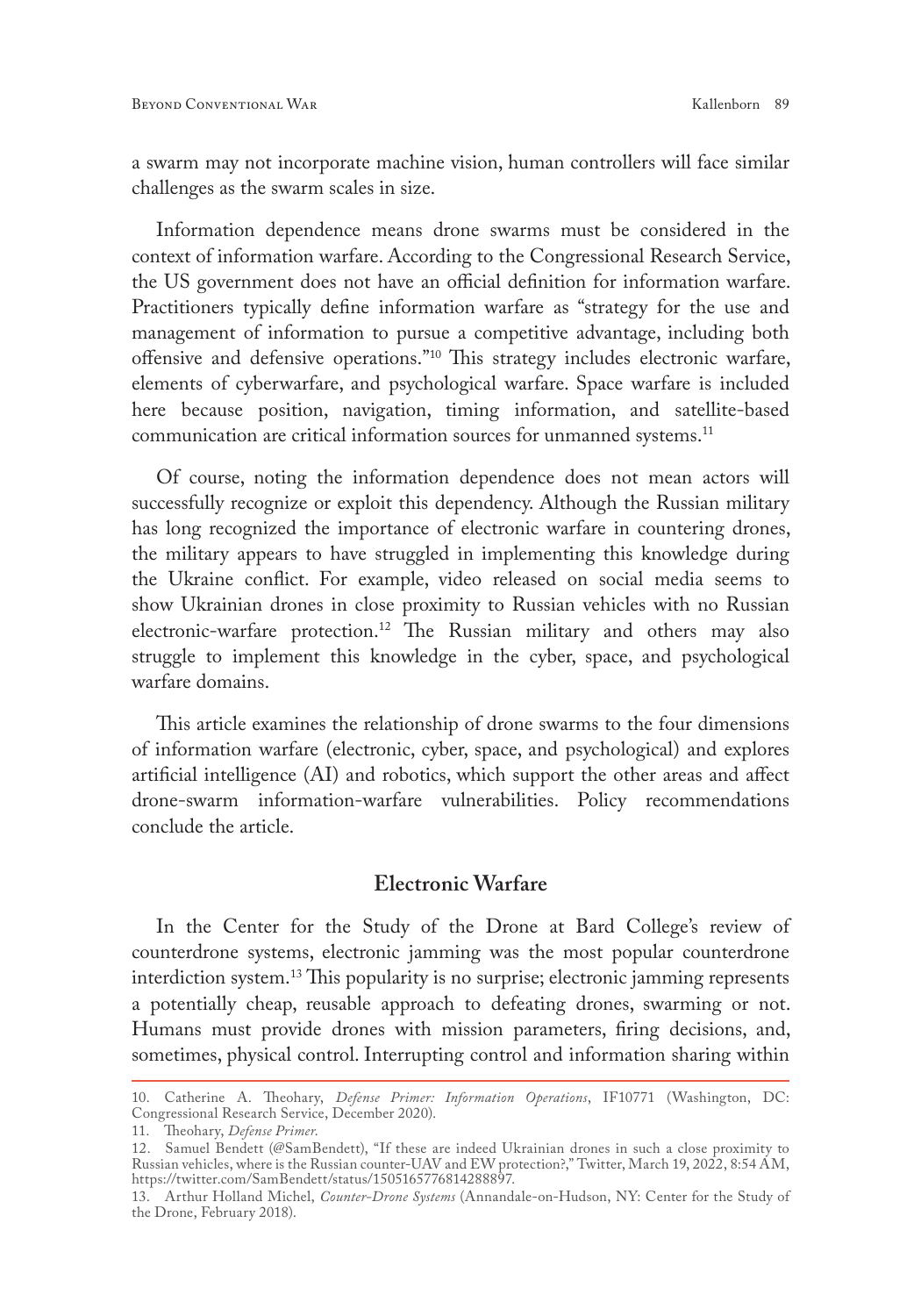the swarm disrupts the drones. If communication is disrupted, humans cannot set or revise the mission or direct strikes or issue retreat orders. Drone swarms depend even more on communication—particularly, communication on the electromagnetic spectrum.

Although drones can create swarms according to simple rules, communication is essential for complex behaviors, particularly for swarming in a military context in which battlefields have varied terrain, combatant numbers and configurations shift, and a range of combat tactics are employed.14 Thus, communication is necessary to prevent drone-swarm collision and coordinate movements and attack decisions. If the drones cannot communicate, the swarm cannot function as a coherent unit, coordinate searches for targets, or share successful identifications. In addition, the drones cannot coordinate strikes in which some drones attack one target and others another. The value of a drone swarm is lost without communication.

Electronic attacks can mimic friendly signals and manipulate the communication of the whole swarm. For instance, Iran reportedly captured a Lockheed Martin RQ-170 Sentinel drone by jamming the drone's communication and manipulating the Global Positioning System to force it to land in Iran in 2011.15 False signals could steer an aerial swarm into a mountain, building, or other obstacle. If a state allows drones to fire without human control (which is by no means certain), adversaries could also send a signal indicating an adversary is at a friendly position, potentially causing the swarm to fire on the position.

The communication architecture—and, therefore, the methods of disrupting or manipulating the drone swarm—vary among different swarms.16 Swarm communication typically relies on the electromagnetic spectrum—radio waves (for example, Wi-Fi), infrared, and optical—but acoustic signals are likely necessary for underwater drones because electromagnetic signals do not propagate well underwater.<sup>17</sup> Thus, spectrum management is important to ensure signals within and among the swarm and any control station are deconflicted. The swarm control architecture requires signal delivery to the correct drone, which presents a challenge if drones in the swarm are disabled or destroyed.

<sup>14.</sup> Maaike Verbruggen, *The Question of Swarms Control: Challenges to Ensuring Human Control over Military Systems*, Non-Proliferation and Disarmament Paper no. 65 (Brussels: EU Non-Proliferation and Disarmament Consortium, 2019).

<sup>15.</sup> Scott Peterson, "Exclusive: Iran Hijacked US Drone, Says Iranian Engineer," *Christian Science Monitor* (website), December 15, 2011, [https://www.csmonitor.com/World/Middle-East/2011/1215/Exclusive-Iran](https://www.csmonitor.com/World/Middle-East/2011/1215/Exclusive-Iran-hijacked-US-drone-says-Iranian-engineer) [-hijacked-US-drone-says-Iranian-engineer.](https://www.csmonitor.com/World/Middle-East/2011/1215/Exclusive-Iran-hijacked-US-drone-says-Iranian-engineer)

<sup>16.</sup> Xi Chen, Jun Tang, and Songyang Lao, "Review of Unmanned Aerial Vehicle Swarm Communication Architectures and Routing Protocols," *Applied Sciences* 10, no. 10 (2020).

<sup>17.</sup> John Heidemann, Milica Stojanovic, and Michele Zorzi, "Underwater Sensor Networks: Applications, Advances, and Challenges," *Philosophical Transactions of the Royal Society A: Mathematical, Physical and Engineering Sciences* 370, no. 1,958 (2012): 158–75.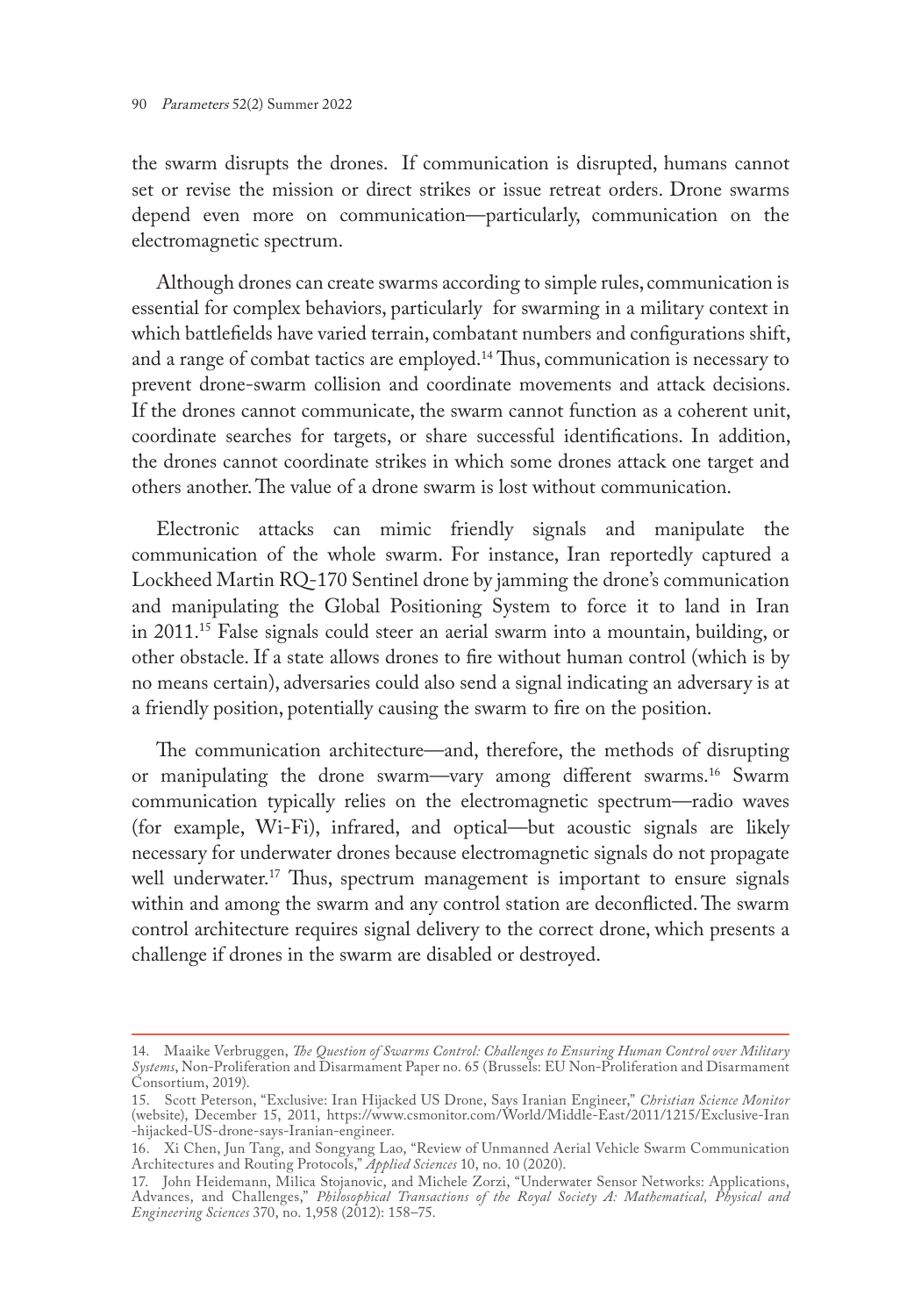How information propagates throughout the swarm may vary, too, which may affect the mechanics of disrupting or maintaining communication.18 In a swarm with centralized control, a single leader may coordinate tasks assigned to each member of the swarm. In swarms with decentralized control, drones communicate with the drones nearest them, leading to emergent flocking behaviors. In theory, this action removes the need for global communication. But the simple algorithms that enable decentralized control may be insufficient for complex, dynamic military contexts.

Future developments may reduce swarm electromagnetic spectrum dependence. New technologies offer communication channels according to different physical principles, such as quantum communication.<sup>19</sup> Alternatively, drones could coordinate their actions indirectly through stigmergy.20 Insects such as ants leave pheromone traces on potential food sources. The ants that follow hone in on the traces and leave their pheromones if they, too, find food. Advanced drone swarms could adopt similar methods.

Ants offer another lesson for drone swarms: diversity in roles. Ants in a colony adopt specialized roles, most obviously between queen and worker ants. Likewise, swarms may incorporate communication drones that dedicate available onboard power to strengthening signals, serve as alternate nodes to exchange communication, or use a different signal type to issue retreat orders. Drone swarms could also blend centralized and decentralized communication approaches to increase resiliency. For example, the swarm may rely on decentralized communication and have a backup centralized communication system to combat jamming. This approach would require significant technical development to prevent conflict between the two communication approaches.

As drone swarms grow more autonomous, less information from electromagnetic spectrum-based sources originating outside the swarm is necessary, and less need for human input means less need for some communication channels. This autonomy, however, comes with a trade-off in new opportunities to manipulate or disrupt the autonomous systems.

In theory, an advanced drone swarm could become independent from external control, but policy and technical challenges place an upper bound on autonomy. Current Department of Defense policy does not allow semiautonomous weapons aboard unmanned platforms to select and engage targets if communications are

<sup>18.</sup> Verbruggen, *Swarms Control*.

<sup>19.</sup> Martin Giles, "Explainer: What Is Quantum Communication?," *MIT Technology Review* (website), February 14, 2019, [www.technologyreview.com/s/612964/what-is-quantum-communications/.](http://www.technologyreview.com/s/612964/what-is-quantum-communications/)

<sup>20.</sup> Ralph Beckers, Owen E. Holland, and Jean-Louis Deneubourg, "From Local Actions to Global Tasks: Stigmergy and Collective Robotics," in *Prerational Intelligence: Adaptive Behavior and Intelligent Systems without Symbols and Logic*, ed. Holk Cruise, Jeffrey Dean, and Helge Ritter (Dordrecht, NL: Springer Science, 2000), 2:1008–22.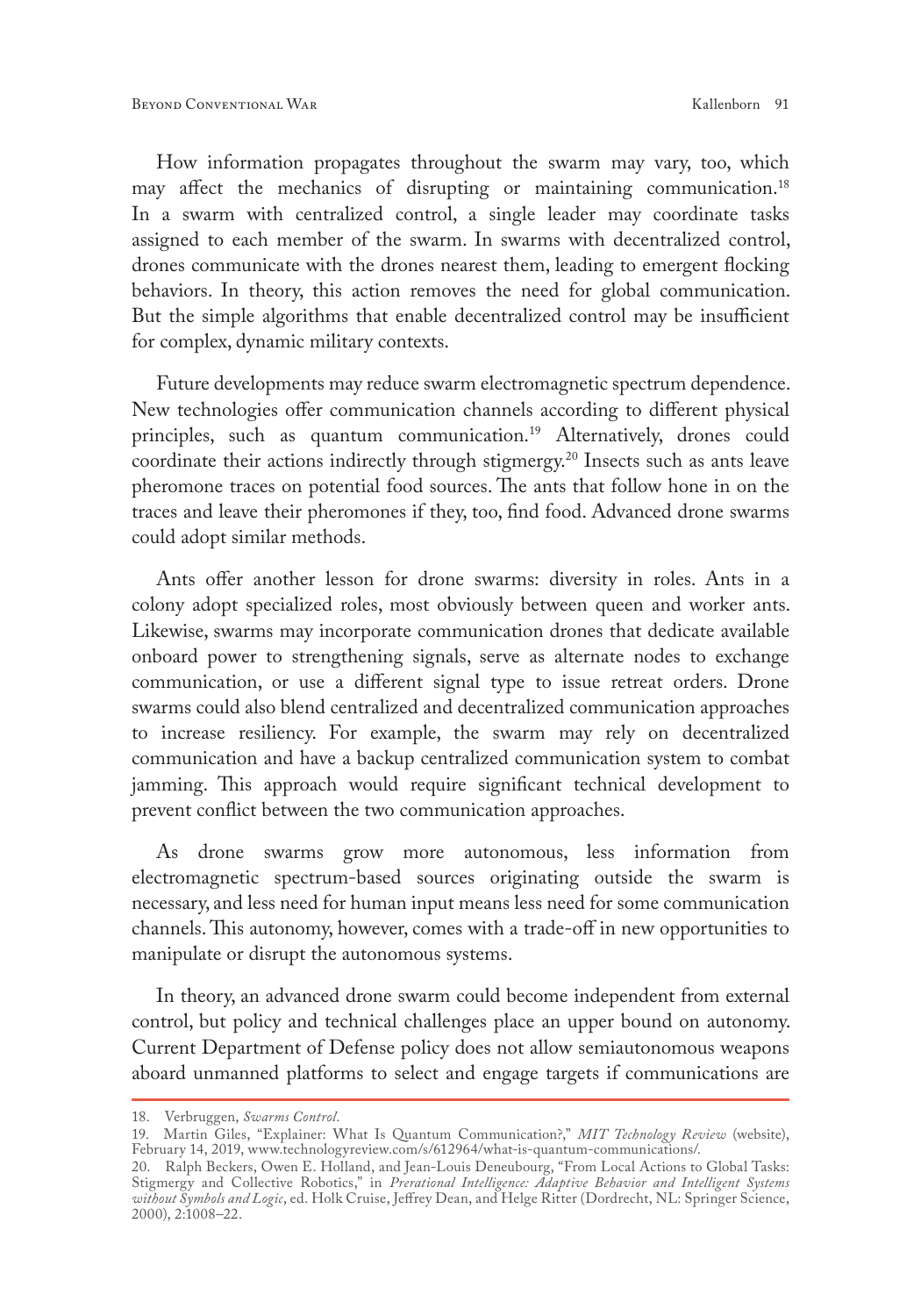degraded, nor can autonomous weapons target human beings with lethal force without meaningful human input.<sup>21</sup> Popular resistance will likely constrain change because people already fear robots gone wild. Autonomous, complex strategic decisions such as assessing the value of a target to an overall war effort are likely to be impossible without generalized AI, which is unlikely to emerge in the near term, if ever. So, some electronic communication will be needed for the foreseeable future. Electronic warfare is also increasingly tied to cyberwarfare.

## **Cyberwarfare**

Cyberattacks may seek to disable, control, manipulate, or exfiltrate information from drone swarms. Swarms necessarily possess all the cybersecurity vulnerabilities of individual drones, including vulnerability to deauthentication attacks (preventing the controller from operating the drone), code injection, and code alteration, exploitation of zero-day vulnerabilities, and exfiltration of data.22 The incorporation of swarming introduces the interception, manipulation, and disruption of interswarm communication and the algorithms that manage collective swarm behavior, thereby broadening the attack surface. More drones also means more opportunities to attack the system.

Cyberattacks could drone control systems through deauthentication attacks or code injections or alterations. Disabling human control or code alterations that immobilize drone engines or propellers may cause the swarm to crash. Falling drones could collide with other drones or other friendly assets. Disabling sensors could cause the drone swarm to fly blindly, resulting in collisions or preventing the identification of adversary defenses and other targets of interest. As a civilian example, researchers in July 2015 exploited cyber vulnerabilities to disable the brakes on a Jeep Cherokee®.23 Limiting drone movement provides adversaries with a battlefield advantage. More subtly, cyberattacks may exploit drone-swarm information processing algorithms. Simple manipulations of drone control and task allocation algorithms achieved through the provision of incorrect data, replay attacks (repeating or delaying valid information transfers), injections of nefarious code, or the alteration of existing code could cause significant disruptions. If a manipulation prevents drones from detecting one another, they may collide. A failure to detect an environmental hazard may cause a crash by simply feeding old video or image data so the swarm does not "see" the building in front of it. Because errors are inevitable, code alterations that increase the risk of

<sup>21.</sup> Ashton B. Carter, *Autonomy in Weapons Systems*, Department of Defense Directive 3000.09 (Washington, DC: Office of the Secretary of Defense, November 2012).

<sup>22.</sup> C. G. Leela Krishna and Robin R. Murphy, "A Review of Cybersecurity Vulnerabilities for Unmanned Aerial Vehicles," in *2017 IEEE International Symposium on Safety, Security, and Rescue Robotics (SSRR)* (New York: Institute of Electrical and Electronics Engineers, 2017).

<sup>23.</sup> Mahmoud Hashem Eiza and Qiang Ni, "Driving with Sharks: Rethinking Connected Vehicles with Vehicle Cyber Security," *IEEE Vehicular Technology Magazine* 12, no. 2 (June 2017).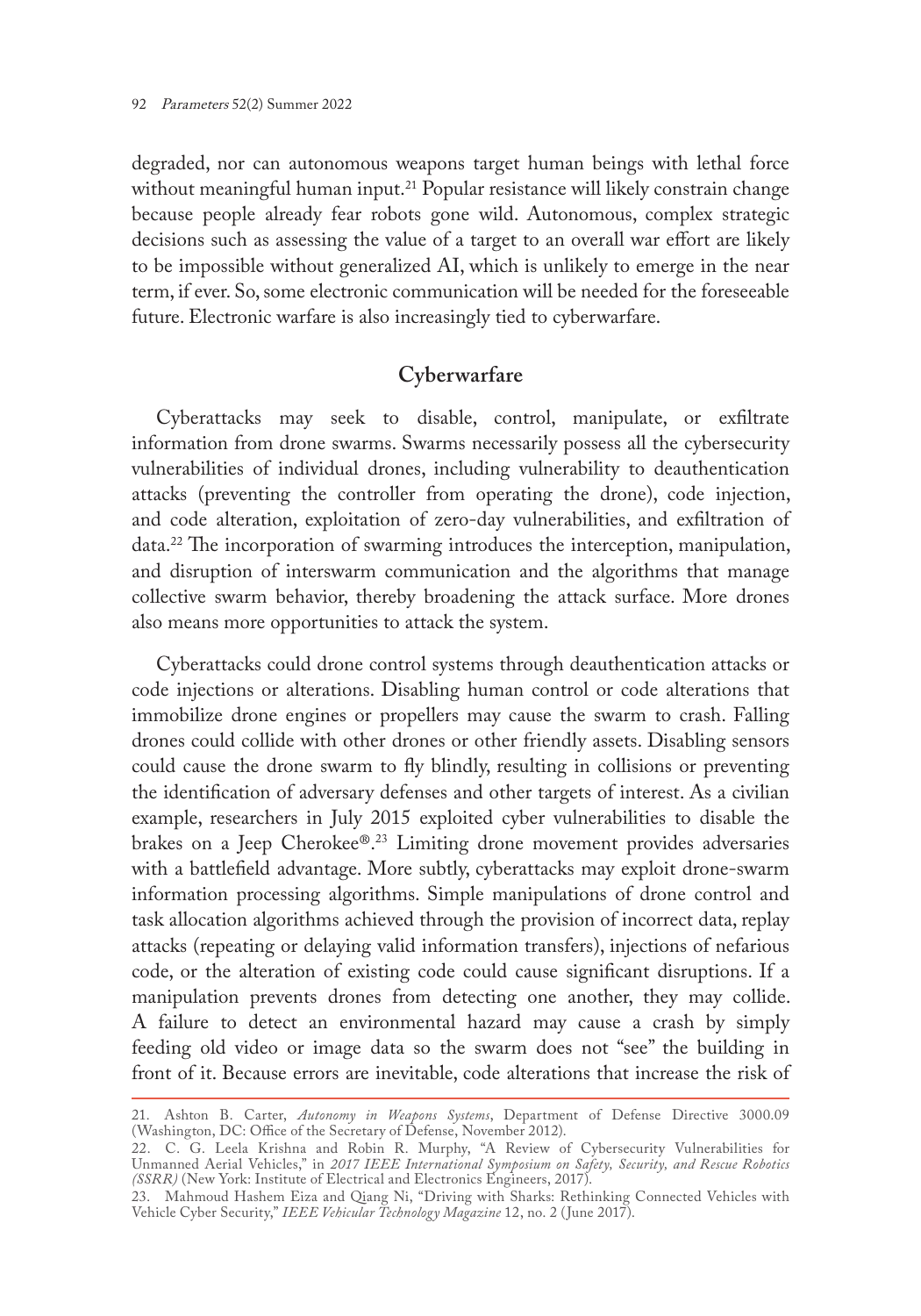error (but that do not necessarily cause one) may go undetected for a long time. An adversary-induced error may appear as a normal computer error.<sup>24</sup> Alternatively, cyber manipulations may slow information processing, decision making, or object recognition and make the swarm more vulnerable to counterswarm defenses. Algorithm sabotage could even occur during the production process.

Advances in machine learning and related technologies allow adversaries to create and disseminate highly sophisticated fake images and videos or use cyber infiltration to inject them into data collections.25 Fake data may lead image and video analysis software to incorrect conclusions, missed threats, or noncombatant targeting. If the same software is used in multiple unmanned systems, adversaries could cause massive harm.

Most significantly, adversaries could redirect the drone swarm to attack friendly targets through code alteration to the control algorithm or feeding incorrect data so the swarm believes a friendly target is an adversary.<sup>26</sup> Adversaries would turn the swarms' capabilities to their gain. Alternatively, adversaries could order the swarm to leave a threatened area or move into adversarial fire. Adversaries might also render the swarm safe for collection and study to gain unique intelligence on the swarm's capabilities. Vulnerability to cyber manipulation and levels of autonomy are interrelated.

More autonomy means more complex computing systems with more opportunities for exploitation and greater risk of error. Drones with autonomous navigation, movement, or targeting systems can operate without human control and can be manipulated. Likewise, coordination is likely to be more difficult with larger, heterogeneous swarms, which raises the risk of catastrophic failure. Identifying infiltration is also more challenging with larger swarms because adversaries may attack only one drone within the swarm.

Finally, adversaries could seek to exfiltrate data from the swarm by accessing communication links between the drones or between the drones and the control station or software and firmware in the internal control system of the drones themselves. These tactics could allow adversaries to collect intelligence on the location and activity of the swarm to improve defenses, retreat from an anticipated attack area, or prepare countermeasures as appropriate. Data exfiltration may

<sup>24.</sup> *Duffel Blog* reporters 29 Reasons Why and Veishnoriets, "Point/Counterpoint: Future Wars Will Be Fought with AI Robots vs. 'Microsoft Word Is Not Responding,' " *Duffel Blog*, May 30, 2019, www.duffelblog.com/ 2019/ 05 [/point-counterpoint-future-wars-will-be-fought-with-ai-robots-vs-microsoft](http://www.duffelblog.com/2019/05/point-counterpoint-future-wars-will-be-fought-with-ai-robots-vs-microsoft-word-is-not-responding/) [-word-is-not-responding/.](http://www.duffelblog.com/2019/05/point-counterpoint-future-wars-will-be-fought-with-ai-robots-vs-microsoft-word-is-not-responding/)

<sup>25.</sup> Patrick Tucker, "The Newest AI-Enabled Weapon: 'Deep-Faking' Photos of the Earth," *Defense One* (website), March 31, 2019, [www.defenseone.com/technology/2019/03/next-phase-ai-deep-faking-whole](http://www.defenseone.com/technology/2019/03/next-phase-ai-deep-faking-whole-world-and-china-ahead/155944/?oref=d-topstory) [-world-and-china-ahead/155944/?oref=d-topstory](http://www.defenseone.com/technology/2019/03/next-phase-ai-deep-faking-whole-world-and-china-ahead/155944/?oref=d-topstory).

<sup>26.</sup> Scharre, "Counter-Swarm."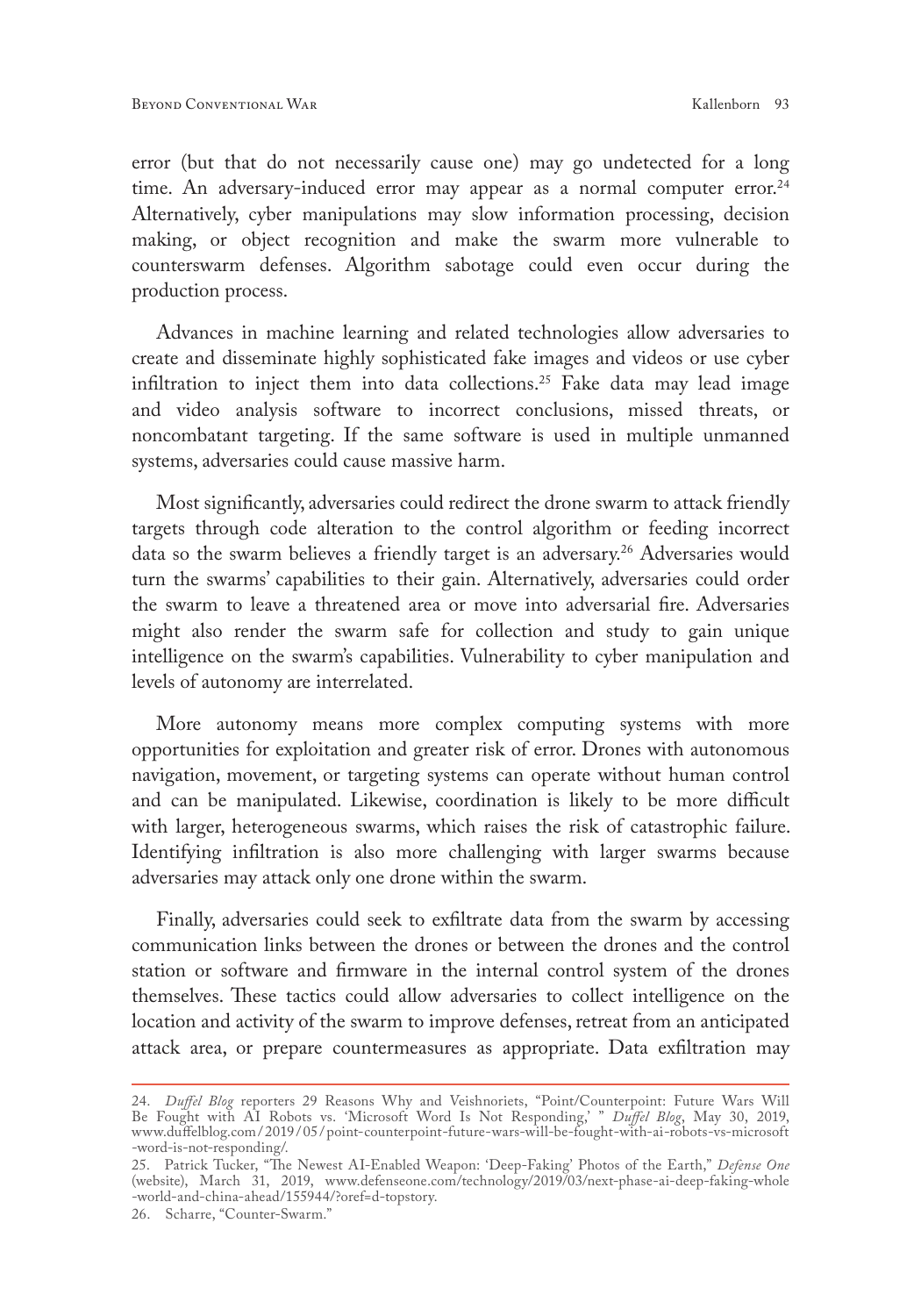also enable more disruptive operations through a better understanding of the algorithms and programs that enable multiple drones to operate as swarms. This understanding would also better enable actors to create their own swarms.

## **Space Warfare**

Drone swarms typically rely on space assets for geolocation, and swarms that operate over the horizon require space assets for command and control. If satellites are disabled or destroyed, the swarms may not operate effectively—or at all. Recent technological developments, however, suggest the space domain may be less of a dependency over time and the most likely dimension of information warfare to stop being a drone-swarm requirement.

Many drone swarms rely on the Global Navigation Satellite System (GNSS) to guide them, and GNSS waypoints can be used to define the paths followed or the areas to avoid, identify targets of interest (such as the location of adversarial installations for intelligence collection), and y guide the swarm back to launch positions. Satellites may also serve as relays for command-and-control information.

Currently, drone swarms operate at relatively short ranges at which satellite communication is unnecessary. As the technology evolves, swarms may operate at longer ranges and these greater distances will likely require satellite-based communication for updating mission objectives, giving permissions, or providing other commands. In the future, communication among drones in a swarm may even require space assets to cover long distances.

Disabling or destroying satellites would prevent swarms reliant on satellites for geolocation or command orders from operating effectively. The drones would become ineffective and start wandering without knowing what to do or where to go. In a world where adversarial military force depends largely on unmanned systems, disabling geolocation over a wide area could prove devastating.

Advances in technology may reduce or possibly mitigate space-based risks. Swarms could use external GNSS nodes to aid in localization. One research team used Global Positioning System-linked buoys to allow underwater drones to locate their positions without direct access to the system.<sup>27</sup> The buoys released a periodic signal that underwater drones sensed to infer their location. A similar concept could aid ground or aerial vehicle geolocation by using signals transmitted from a known location (such as a support vehicle). Alternatively, new navigation concepts may remove the need for GNSS, though the degree

<sup>27.</sup> Jules S. Jaffe et al., "A Swarm of Autonomous Miniature Underwater Robot Drifters for Exploring Submesoscale Ocean Dynamics," *Nature Communications* 8, no. 1 (January 2017).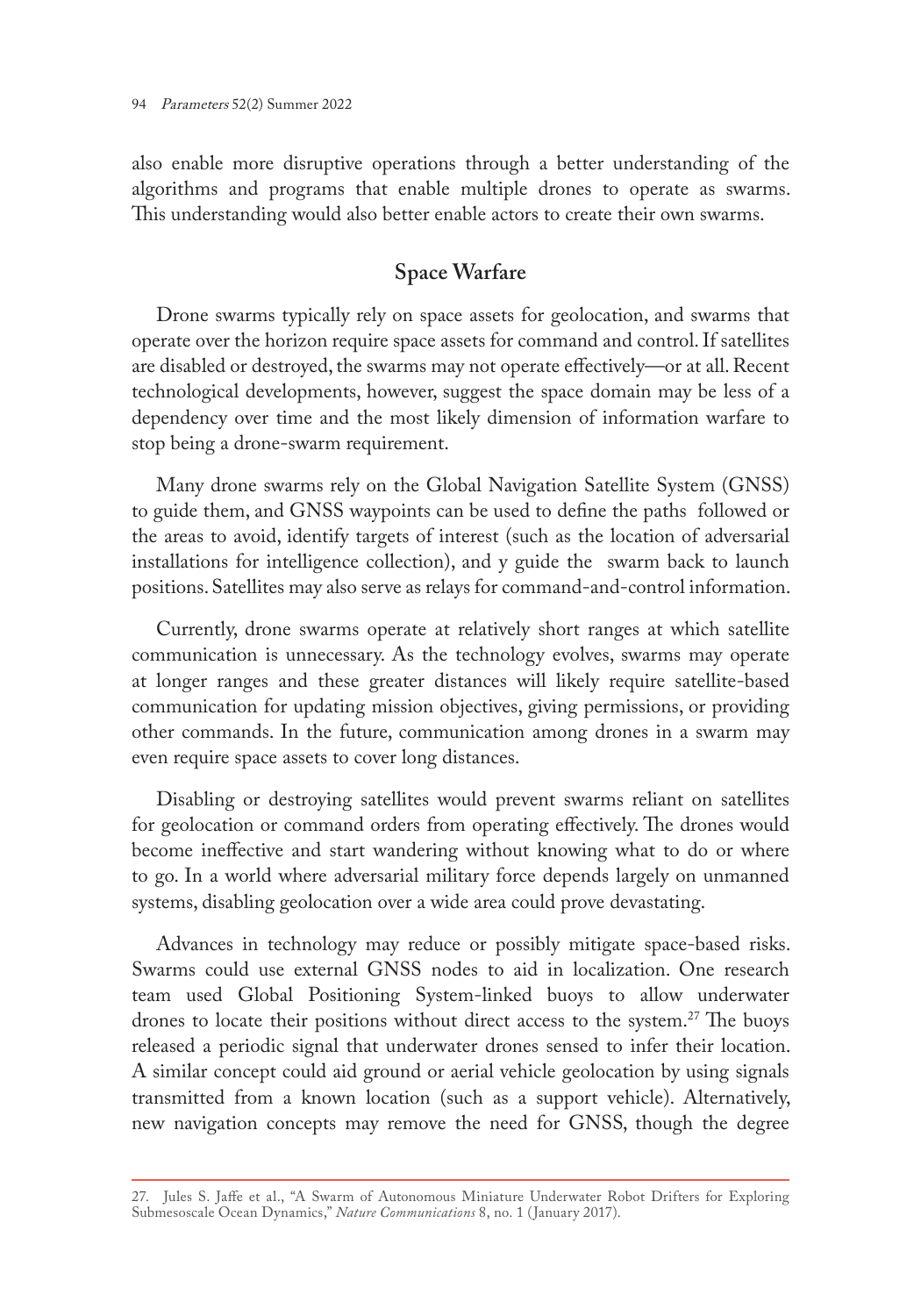to which these concepts will be successful in a military context is unclear.<sup>28</sup> As with electronic warfare, greater drone autonomy lowers the need for external, space-based signals.

### **Psychological Warfare**

Drone swarms have the least relevance for psychological warfare. The exception is for possibly spreading propaganda pamphlets, however, swarms appear to have few, if any, meaningful advantages over existing means of spreading propaganda. Nevertheless, drone swarms—and autonomous weapons more broadly—may be objects of misinformation, disinformation, and malinformation to the extent global and public norms form around the use of swarms and autonomous weapons. Growing movements are seeking to ban autonomous weapons due to concerns over risks to civilians and the ethics of abandoning human control. Increasingly large constituencies support the movement, including in some NATO member countries. For instance, 72 percent of Germans oppose the use of autonomous weapons, according to a January 2019 Ipsos poll.29 Likewise, armed, fully autonomous swarms may pose psychological impacts and risks akin to traditional weapons of mass destruction due to the combination of mass casualty potential and the brittleness of current machine vision systems.<sup>30</sup> The term "weapons of mass destruction" carries strong normative implications with stigmas around their use and proliferation.<sup>31</sup>

Regardless of whether these public movements translate into changes in global policy, they may create opportunities for strategic information operations to sow division. For example, actors may amplify claims about the use of swarms and autonomous weapons to encourage opposition to a war effort, both internally and with partner nations. Conversely, actors may make false accusations against others to achieve the same effects. The challenges of verifying whether an autonomous weapon is truly autonomous make separating truth from fiction difficult.<sup>32</sup> The autonomy of a drone swarm may be easier to prove because a person could potentially control a small swarm consisting of dozens of drones, but no person could reasonably control a few thousand drones. Disproving false claims about autonomous drone-swarm use would be much harder.

<sup>28.</sup> Evan Ackerman, "This Autonomous Quadrotor Swarm Doesn't Need GPS," *IEEE Spectrum* (website), December 27, 2017,<https://spectrum.ieee.org/this-autonomous-quadrotor-swarm-doesnt-need-gps>.

<sup>29.</sup> Chris Deeney, "Six in Ten (61%) Respondents across 26 Countries Oppose the Use of Lethal Autonomous Weapon Systems," Ipsos (website), January 22, 2019, [https://www.ipsos.com/en-us/news-polls/human-rights](https://www.ipsos.com/en-us/news-polls/human-rights-watch-six-in-ten-oppose-autonomous-weapons) [-watch-six-in-ten-oppose-autonomous-weapons.](https://www.ipsos.com/en-us/news-polls/human-rights-watch-six-in-ten-oppose-autonomous-weapons)

<sup>30.</sup> Zachary Kallenborn, *Are Drone Swarms Weapons of Mass Destruction?,* Future Warfare Series no. 60 (Maxwell Air Force Base, AL: US Air Force Center for Strategic Deterrence Studies, 2020)

<sup>31.</sup> Patricia Shamai, "Name and Shame: Unraveling the Stigmatization of Weapons of Mass Destruction," *Contemporary Security Policy* 36, no. 1 (2015).

<sup>32.</sup> Zachary Kallenborn, "If a Killer Robot Were Used, Would We Know?" *Bulletin of the Atomic Scientists* (website), June 4, 2021,<https://thebulletin.org/2021/06/if-a-killer-robot-were-used-would-we-know/>.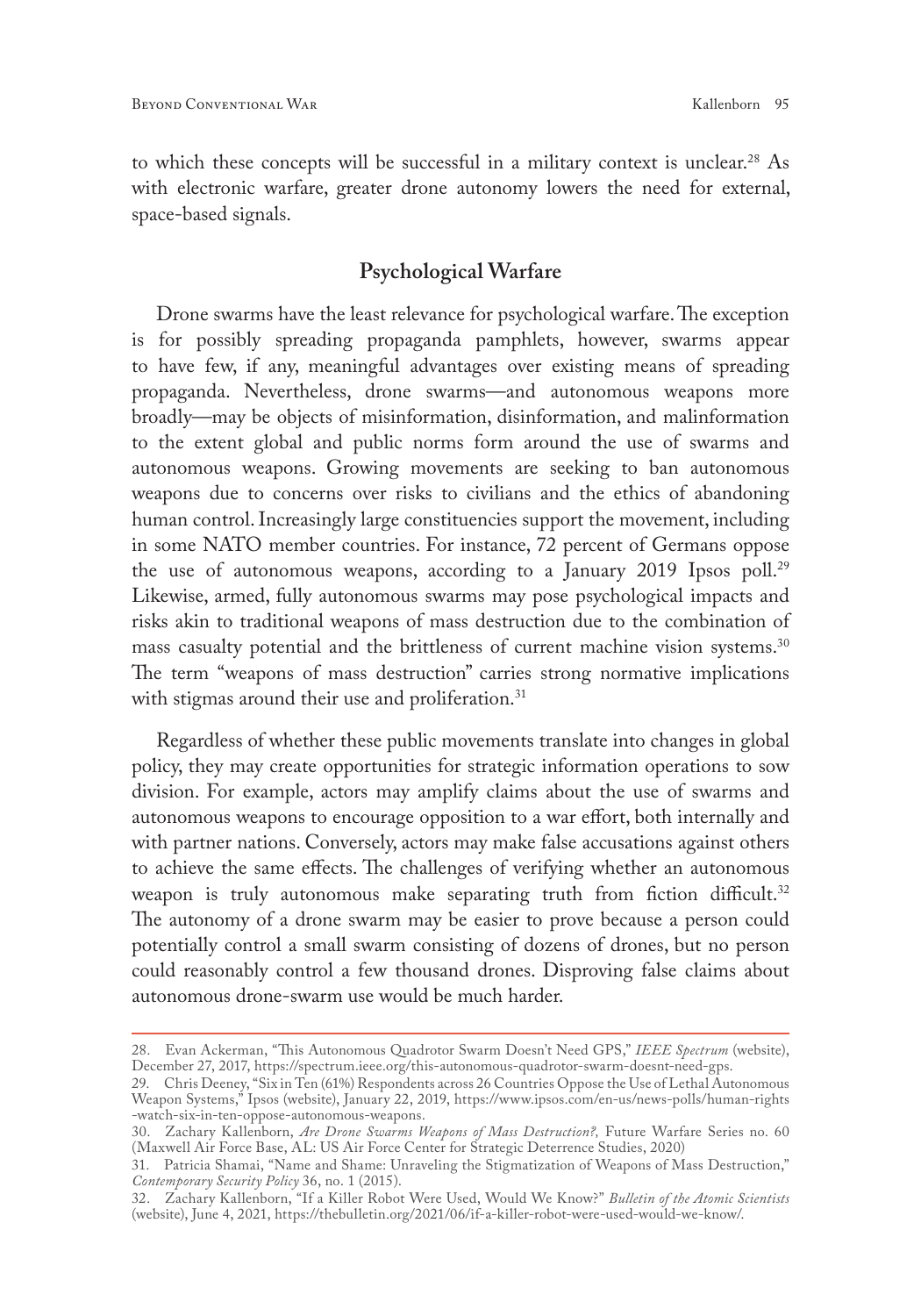### **Artificial Intelligence and Robotics**

Advances in AI and robotics underpin all aspects of drone swarms and affect vulnerability and resilience to information warfare. Improvements in these technologies may lead to better targeting algorithms, swarm task allocation algorithms, and larger and more complex swarms and also affect electronic warfare, cyberwarfare, and space warfare systems that may be used by or against swarms. Greater use of AI and robotics on the battlefield may also create more opportunities for psychological warfare.

Robotics and AI could improve offensive electronic warfare and cyberwarfare capabilities. Machine learning could strengthen electronic warfare targeting and create more effective and automated cyberattacks. For instance, machine learning can enable better spectrum and power allocation, phishing detection, network intrusion detection, and other activities.<sup>33</sup> Indeed, China's People's Liberation Army Strategic Support Force is reportedly integrating machine learning with both cyberwarfare and electronic warfare.<sup>34</sup> Additionally, advances in machine learning could allow users to add better deep fakes to friendly or adversarial data sets via cyber means.<sup>35</sup> Researchers are also exploring the use of robots as platforms for electronic attacks and cyberattacks.36

Advancements in AI are also likely to improve electronic, cyber, and space countermeasures. Cyber defense techniques based on AI offer significant benefits to cyber intrusion detection, including improved accuracy, automated response, and throughput.<sup>37</sup> Alternatively, robotic systems could be used to form an ad hoc communications network where other systems are degraded or destroyed. For example, Swarm Technologies' SpaceBEE satellites form communication networks for Internet-connected devices.<sup>38</sup> Individual or multiple robots could serve as intermediaries to support stable communication.

<sup>33.</sup> Vitaly Ford and Ambareen Siraj, "Applications of Machine Learning in Cyber Security" (working paper, 27th International Conference on Computer Applications in Industry and Engineering, New Orleans, LA, October 13–15, 2014), [https://vford.me/papers/Ford%20Siraj%20Machine%20](https://vford.me/papers/Ford%20Siraj%20Machine%20Learning%20in%20Cyber%20Security%20final%20manuscript.pdf) [Learning%20in%20Cyber%20Security%20final%20manuscript.pdf;](https://vford.me/papers/Ford%20Siraj%20Machine%20Learning%20in%20Cyber%20Security%20final%20manuscript.pdf) and Yonghua Wang et al., "A Survey of Dynamic Spectrum Allocation Based on Reinforcement Learning Algorithms in Cognitive Radio Networks," *Artificial Intelligence Review* 51, no. 3 (March 2019): 491–506.

<sup>34.</sup> Elsa B. Kania, "China's Strategic Arsenals in a New Era," *Bulletin of the Atomic Scientists* (website), April 20, 2018, <https://thebulletin.org/2018/04/chinas-strategic-arsenals-in-a-new-era/>.

<sup>35.</sup> Tucker, "AI-Enabled Weapon."

<sup>36.</sup> Polat Ceviket et al., "The Small and Silent Force Multiplier: A Swarm UAV—Electronic Attack," *Journal of Intelligent & Robotic Systems* 70, no. 1-4 (2013): 595–608.

<sup>37.</sup> Amjad Rehman and Tanzila Saba, "Evaluation of Artificial Intelligent Techniques to Secure Information in Enterprises," *Artificial Intelligence Review* 42, no. 4 (December 2014): 1029–44.

<sup>38.</sup> Marina Koren, "The Mystery of the 'SpaceBees' Just Got Even Weirder," *Atlantic* (website), May 17, 2018, [www.theatlantic.com/technology/archive/2018/05/rogue-satellites-launch-fcc/555482/](http://www.theatlantic.com/technology/archive/2018/05/rogue-satellites-launch-fcc/555482/).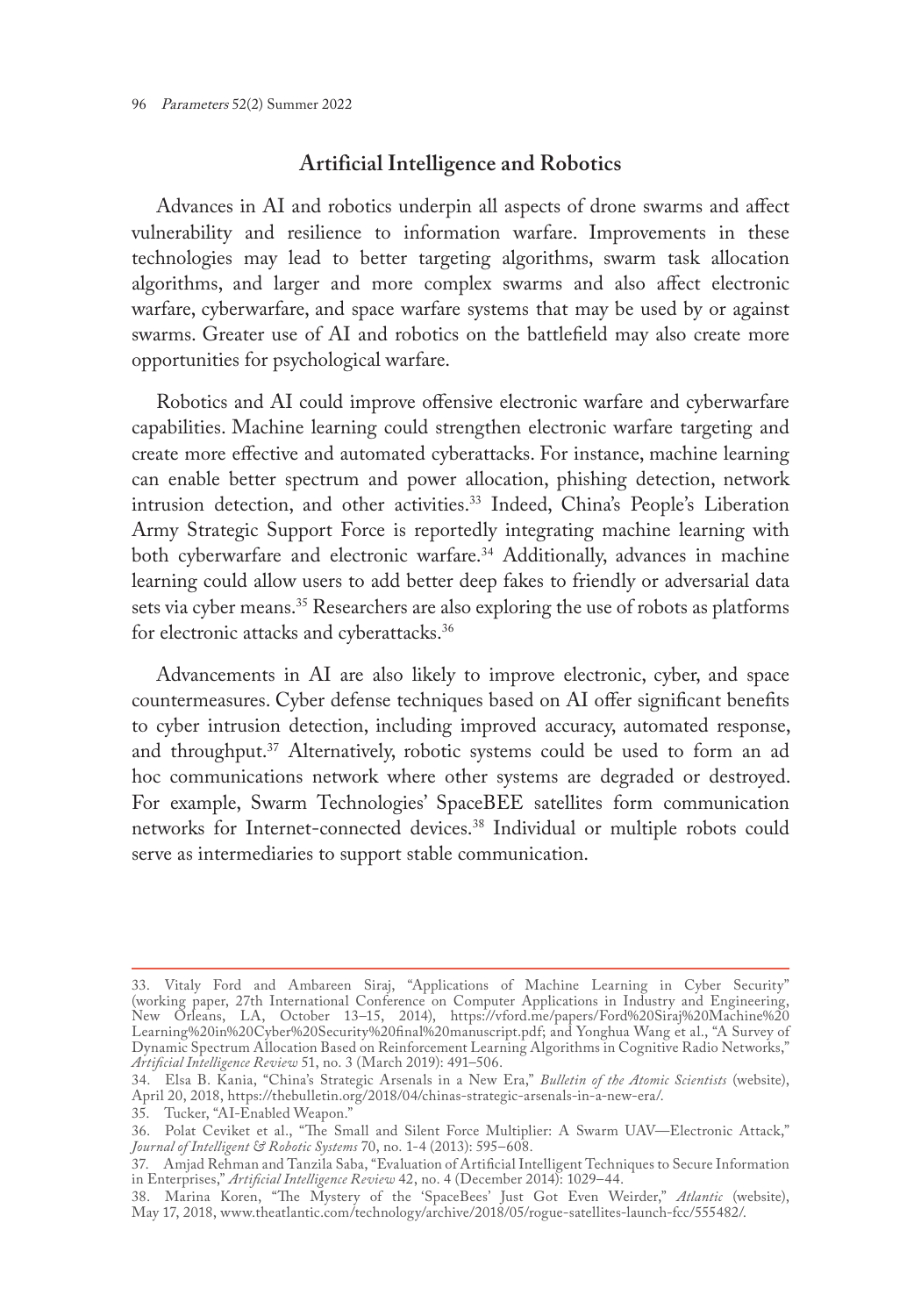Robotic systems are great for space warfare; they do not need life-sustaining equipment, which makes them less costly.<sup>39</sup> Space-based robots could be used to attack or collect information on adversarial satellites.<sup>40</sup> Multiple space-based robots could maneuver space debris into an orbit to hit adversary satellites or mount distributed, coordinated attacks.<sup>41</sup> Of course, a space-based swarm may have different technological challenges than a terrestrial swarm—especially successful movement and coordination.

More AI and robots on the battlefield means more opportunities to accuse adversaries of violating nascent norms of autonomous weapons and, therefore, more opportunities to wage psychological warfare. Improvements to AI might counter some of this concern. One concern of activists is machine learning is known to be brittle because training data may be biased or otherwise incomplete. Enhanced testing and evaluation, synthetic data, and data sharing may reduce the risks and provide opportunities for countermessaging. Judging how robust machine learning systems are would be difficult, if not impossible, without closely examining the training data. Adversaries may falsely claim the machine learning systems are untested and poorly designed, leading to high risks to civilians, and disproving such a claim would be extremely difficult, if not impossible. Thus, extensive deployment of these systems may lead to increased claims of violations of the laws of war.

#### **Policy Recommendations**

The dependence of drone swarms on information warfare has several implications the military should consider for successful operations.

More in-depth studies of the relationship between drone swarms and information warfare are necessary and should explore the technical characteristics of informational interactions, how the information environment shapes tactical usage, and how tactical uses influence the operational and strategic environments. Some studies could perform modeling and simulation to assess the resilience of different drone-swarm configurations to informational attacks. Simulations and war games could explore the relative value of drone swarms in specific information-related roles (such as electronic attack) or as anti-satellite weapons.

<sup>39.</sup> Peter W. Singer, "Op-Ed: Wired for War: The Future of Military Robots," Brookings Institution (website), August 28, 2009, [https://www.brookings.edu/opinions/wired-for-war-the-future-of-military](https://www.brookings.edu/opinions/wired-for-war-the-future-of-military-robots/) [-robots/.](https://www.brookings.edu/opinions/wired-for-war-the-future-of-military-robots/)

<sup>40.</sup> Subrata Ghoshroy, "The X-37B: Backdoor Weaponization of Space?," *Bulletin of the Atomic Scientists* 71, no. 3 (2015).

<sup>41.</sup> Marie Murphy, "70. Star Wars 2050," *US Army Training and Doctrine Command Mad Scientist Laboratory* (blog), July 23, 2018, <https://madsciblog.tradoc.army.mil/70-star-wars-2050/>.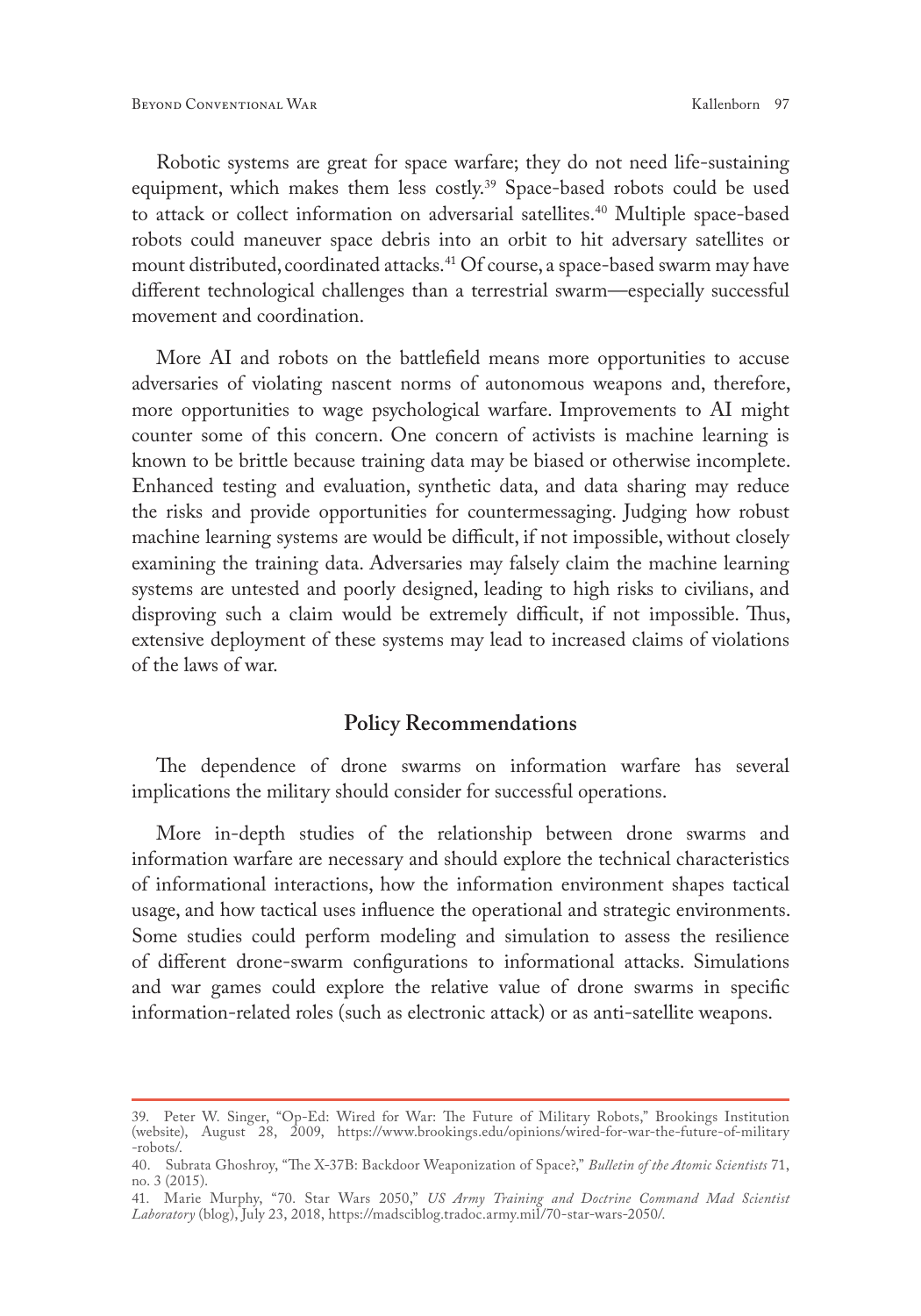Analysis should focus on how the information competition changes in different types of conflict (peer versus peer, peer versus near-peer, and asymmetric), the resilience of different forms of communication to electronic attack and how drone swarms fit into broader spectrum allocation, and new concepts incorporating drone swarms and how they interact with information warfare.

Research and development of friendly drone swarms must include hardening to informational attacks. Intraswarm communication channels, information processing systems, and longer-range, command-and-control systems must all be protected. Certain systems (such as object detection algorithms) will not be specific to swarms. Some promising research on information hardening has begun, such as the Defense Advanced Research Projects Agency's work on swarms that are operable in GNSS-denied environments.42 These projects should be expanded. The degree to which a drone swarm is hardened should depend on the mission and the likelihood and type of information-based attacks the swarm may face.

The United States should also conduct a comprehensive review of information warfare capabilities across each service. Indications point to electronic-warfare challenges for the US Air Force and the US Army, though not the US Navy.43 Major General John Morrison, commanding general of the US Army Cyber Center of Excellence, bluntly stated, "When it comes to electronic warfare, we are outgunned . . . We are plain outgunned by peer and near-peer competitors."44 Recent reports also paint a negative image of military cybersecurity. An October 2018 Government Accountability Office report "found that from 2012 to 2017, [Department of Defense] testers routinely found mission-critical cyber vulnerabilities in nearly all weapon systems that were under development."45 Department of Defense difficulties in recruiting cyberwarriors and a growing divide between Silicon Valley and the department exacerbate the challenge.46 The United States faces increasing opposition in space, too. A recent unclassified Defense Intelligence Agency report found the following.

<sup>42.</sup> Patrick Tucker, "The US Military's Drone Swarm Strategy Just Passed a Key Test," *Defense One* (website), November 21, 2018, [www.defenseone.com/technology/2018/11/us-militarys-drone-swarm](http://www.defenseone.com/technology/2018/11/us-militarys-drone-swarm-strategy-just-passed-key-test/153007) [-strategy-just-passed-key-test/153007.](http://www.defenseone.com/technology/2018/11/us-militarys-drone-swarm-strategy-just-passed-key-test/153007)

<sup>43.</sup> Mike Pietrucha, "Low-Altitude Penetration and Electronic Warfare: Stuck on Denial, Part III," War on the Rocks, April 25, 2016, [https://warontherocks.com/2016/04/low-altitude-penetration-stuck-on-denial](https://warontherocks.com/2016/04/low-altitude-penetration-stuck-on-denial-part-iii/) [-part-iii/](https://warontherocks.com/2016/04/low-altitude-penetration-stuck-on-denial-part-iii/); Sydney J. Freedberg Jr., "Army Tests Jamming MRAPs: New Electronic Warfare Vehicle," Breaking Defense, August 16, 2018, [https://breakingdefense.com/2018/08/army-tests-jamming-mraps-new-electronic](https://breakingdefense.com/2018/08/army-tests-jamming-mraps-new-electronic-warfare-vehicle/) [-warfare-vehicle/](https://breakingdefense.com/2018/08/army-tests-jamming-mraps-new-electronic-warfare-vehicle/); and Mark Pomerleau, "US Is 'Outgunned' in Electronic Warfare Says Cyber Commander," *C4ISRNET* (website), August 10, 2017, [www.c4isrnet.com/show-reporter/technet-augusta/2017/08/10/us-is](http://www.c4isrnet.com/show-reporter/technet-augusta/2017/08/10/us-is-outgunned-in-electronic-warfare-says-cyber-commander/) [-outgunned-in-electronic-warfare-says-cyber-commander/.](http://www.c4isrnet.com/show-reporter/technet-augusta/2017/08/10/us-is-outgunned-in-electronic-warfare-says-cyber-commander/)

<sup>44.</sup> Pomerleau, "US Is 'Outgunned.'"

<sup>45.</sup> Cristina T. Chaplain, *Weapon Systems Cybersecurity: DOD Just Beginning to Grapple with Scale of Vulnerabilities*, GAO-19-128 (Washington, DC: Government Accountability Office, October 2018).

<sup>46.</sup> Amy Zegart and Kevin Childs, "The Divide between Silicon Valley and Washington Is a National -Security Threat," *Atlantic* (website), December 13, 2018, [www.theatlantic.com/ideas/archive/2018/12](http://www.theatlantic.com/ideas/archive/2018/12/growing-gulf-between-silicon-valley-and-washington/577963/) [/growing-gulf-between-silicon-valley-and-washington/577963/](http://www.theatlantic.com/ideas/archive/2018/12/growing-gulf-between-silicon-valley-and-washington/577963/).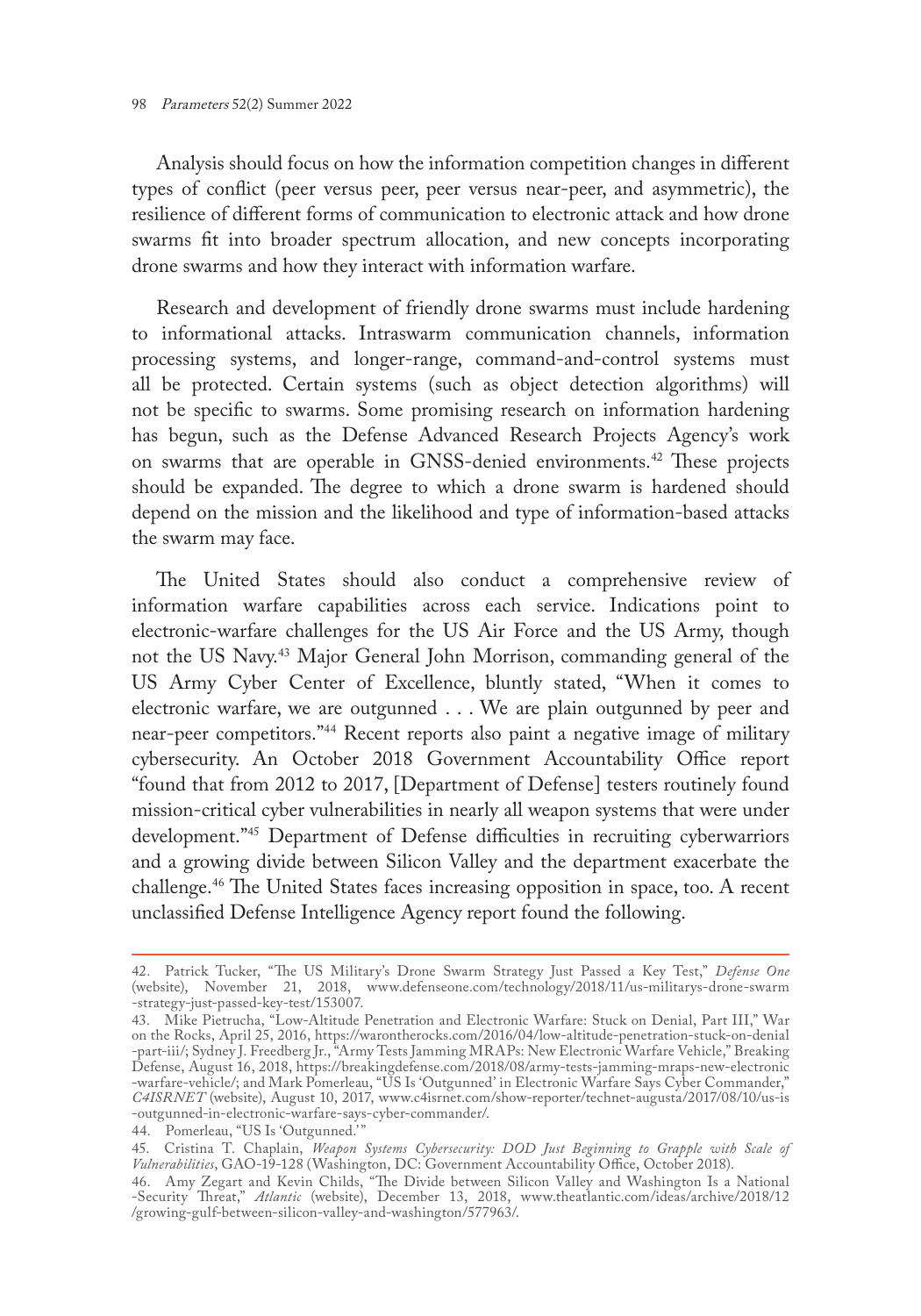Chinese and Russian military doctrines indicate that they view space as important to modern warfare and view counterspace capabilities as a means to reduce US and allied military effectiveness . . . Both have developed robust and capable space services, including spacebased intelligence, surveillance, and reconnaissance . . . Both states are developing jamming and cyberspace capabilities, directed energy weapons, on-orbit capabilities, and ground-based antisatellite missiles that can achieve a range of reversible to nonreversible effects.<sup>47</sup>

The review should assess the true state of military information warfare and its alignment with adversarial developments, identify concrete recommendations to improve information warfare capabilities and organizations, and provide an unclassified set of recommendations and guidance for the defense industry and intelligentsia on how their efforts may support broader information warfare activities.

According to the review results, the US military would be able to make targeted investments in the study and development of offensive information warfare capabilities (for example, electronic jamming and offensive cyberweapons) to disrupt, manipulate, or otherwise defeat adversarial drone swarms that may be used against American forces. Such investments would also benefit other aspects of future warfare—from countering unmanned systems and information-dependent warfare concepts to disrupting adversarial supply chains.

Relevant capabilities should be integrated organizationally, and developments in robotics, electronic warfare, cyberwarfare, and space warfare should inform drone swarm acquisition, research and development, war gaming, concept and doctrine development, and related training. Activities should take place at the Joint level to the extent possible because the drone-swarm information challenge is the same for each service. Better integration across the components of the information domain would also be useful for nonswarming, unmanned systems because much of the analysis in this article also applies to them.

Intelligence collection on adversarial drone swarms and related information warfare aspects would be important, too. Intelligence collection aimed at drone-swarm technical operations would help the military understand how to manipulate or disrupt adversarial drone swarms and identify opportunities for covert action, such as poisoning data collections used for machine vision algorithms.48 Other obvious targets for intelligence collections are adversarial

<sup>47.</sup> Defense Intelligence Agency, *Challenges to Security in Space* (Washington, DC: Defense Intelligence Agency, 2019).

<sup>48.</sup> Matthew Jagielski et al., "Manipulating Machine Learning: Poisoning Attacks and Countermeasures for Regression Learning" (working paper, 2018 Institute of Electrical and Electronics Engineers Symposium on Security and Privacy, San Francisco, California, May 21–23, 2018), [https://arxiv.org](https://arxiv.org/pdf/1804.00308.pdf) [/pdf/1804.00308.pdf.](https://arxiv.org/pdf/1804.00308.pdf)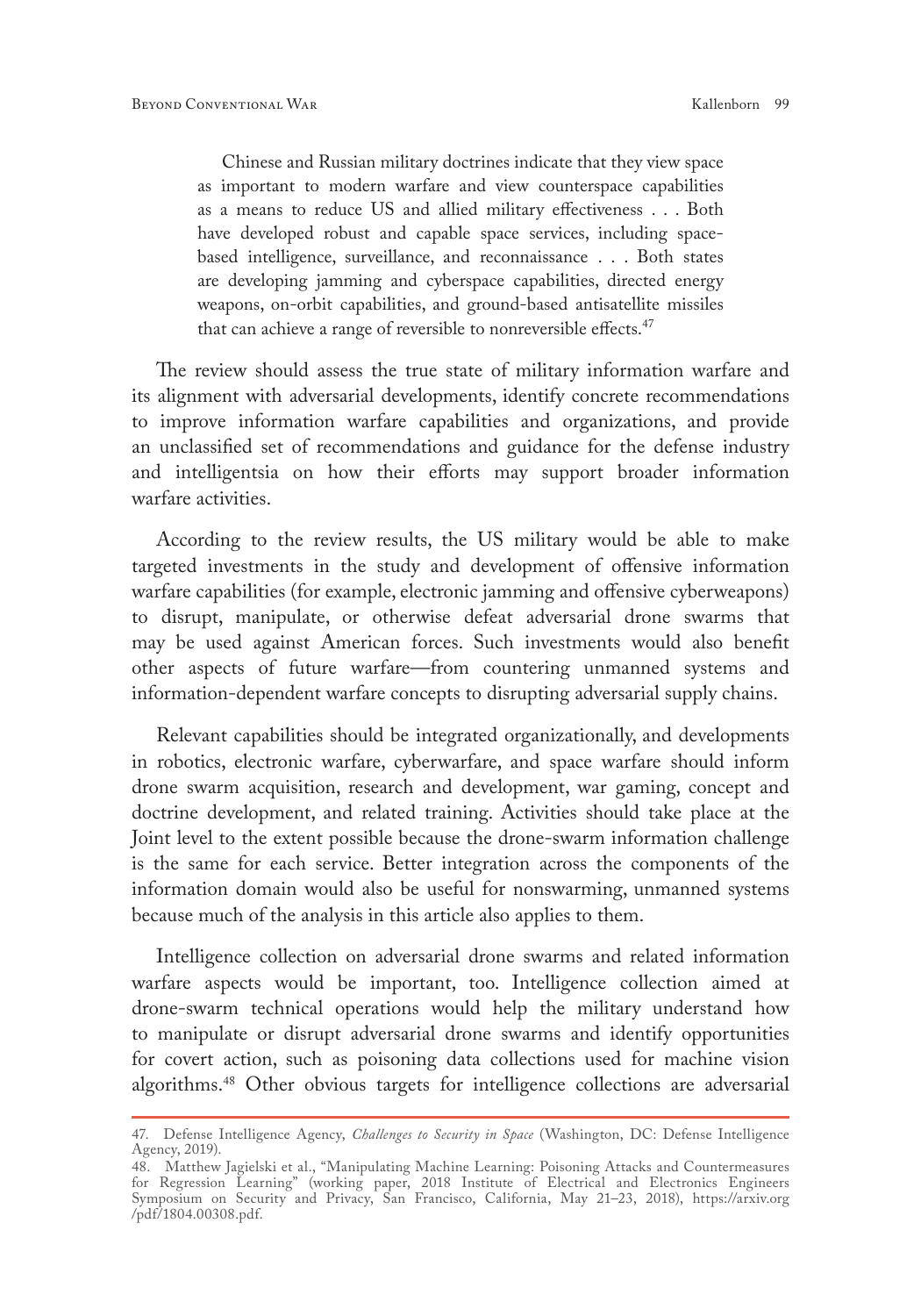organizations that combine information warfare capabilities (for example, the People's Liberation Army Strategic Support Force). Information gathered would help the military understand the capabilities potentially deployed against American and strategic partner drone swarms.

Before deploying a drone swarm, future commanders should evaluate the information warfare situation on the battlefield to inform the types of swarms to be used and their composition. For instance, commanders could include more communication drones to increase survivability. Training, exercises, and war games should be created to help commanders develop and exercise this judgment. In addition, incorporating information warfare elements into broader readiness and training activities would allow commanders to appreciate the challenges of losing control of the information environment. Commanders could also consider the deployment of counterelectronic warfare weapons to support the drone swarm in denied environments.

If the US military seeks to employ drone swarms in large numbers, it must also plan for the mitigation of the resultant psychological warfare risks and adopt measures to make these operations more transparent and to ensure appropriate human control, provided the transparency does not deliver advantages to adversaries. For example, the United States could adopt stronger restrictions on autonomous weapons by turning current restrictions under Department of Defense Directive 3000.09, *Autonomy in Weapon Systems*, into binding law or adopting new transparency policies on autonomous weapon capabilities.49 These restrictions could be accompanied by costly commitments, such as investment in verification measures for autonomous weapons.<sup>50</sup>

## **Conclusion**

More than any other weapon system, drone swarms are dependent on information. Virtually every swarm-related capability requires mastery of information flows that let swarms grow in size, adopt complex behaviors, and operate in multiple domains simultaneously. These advantages, however, also pose a significant vulnerability. Disabling, disrupting, or manipulating swarm communication, information processing, and geolocation can disable or defeat a swarm.

No military technology exists in a vacuum. The military is a highly complex system of systems, and numerous technological areas are interdependent.

<sup>49.</sup> "ICRC Position on Autonomous Weapon Systems," International Committee of the Red Cross (website), May 12, 2021, <https://www.icrc.org/en/document/icrc-position-autonomous-weapon-systems>. 50. Matthew Mittelsteadt, *AI Verification: Mechanisms to Ensure AI Arms Control Compliance* (Washington, DC: Center for Security and Emerging Technology, February 2021).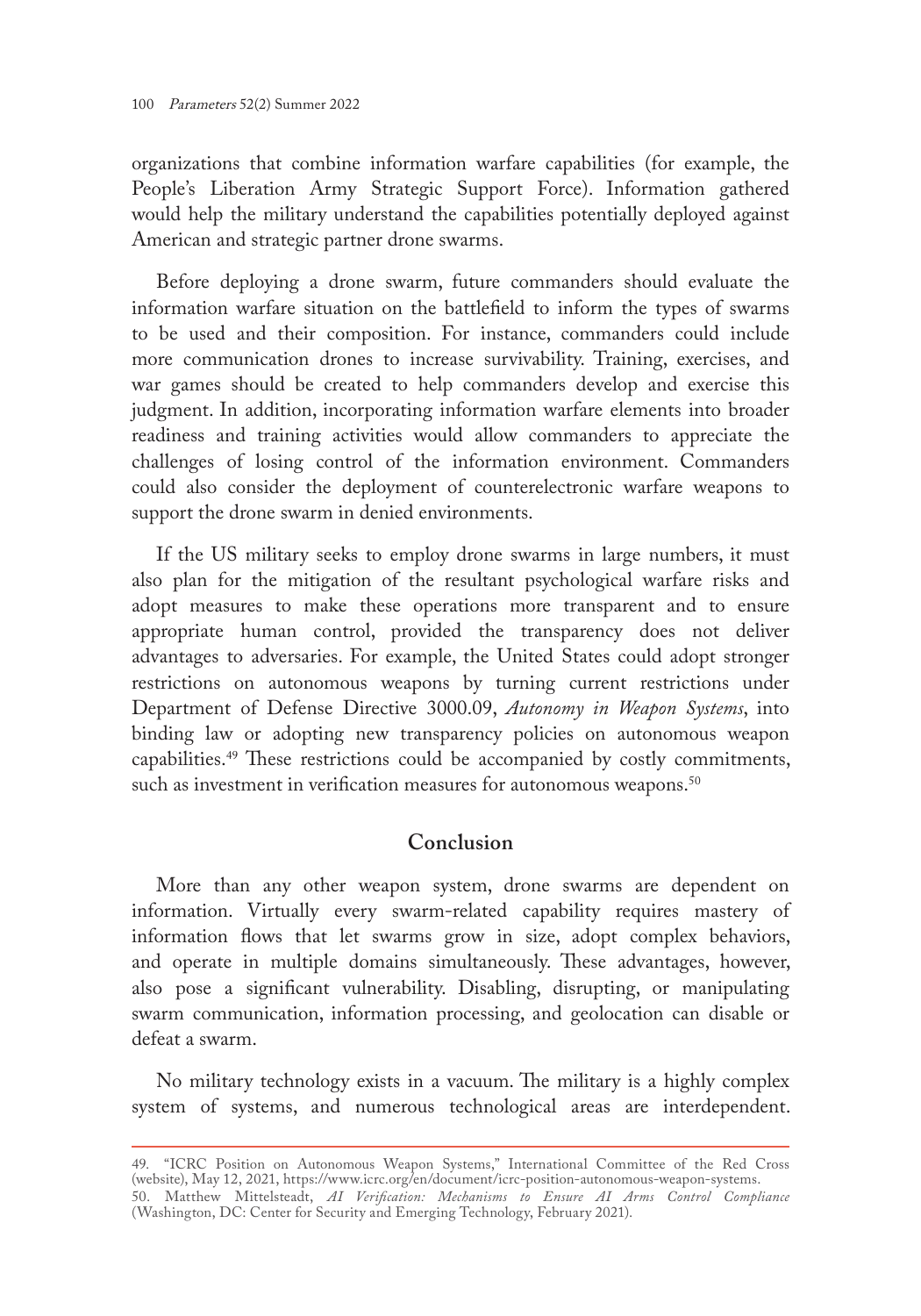Senior leaders must consider the role of new technologies within the broader military ecosystem because myopia and failure are fast friends.

#### Zachary Kallenborn

Zachary Kallenborn is a policy fellow at the Schar School of Policy and Government, a research affiliate of the Unconventional Weapons and Technology program at the National Consortium for the Study of Terrorism and Responses to Terrorism, a senior consultant at ABS Group, and officially proclaimed US Army "mad scientist." He is the author of publications on autonomous weapons, drone swarms, weapons of mass destruction, and terrorism involving weapons of mass destruction.